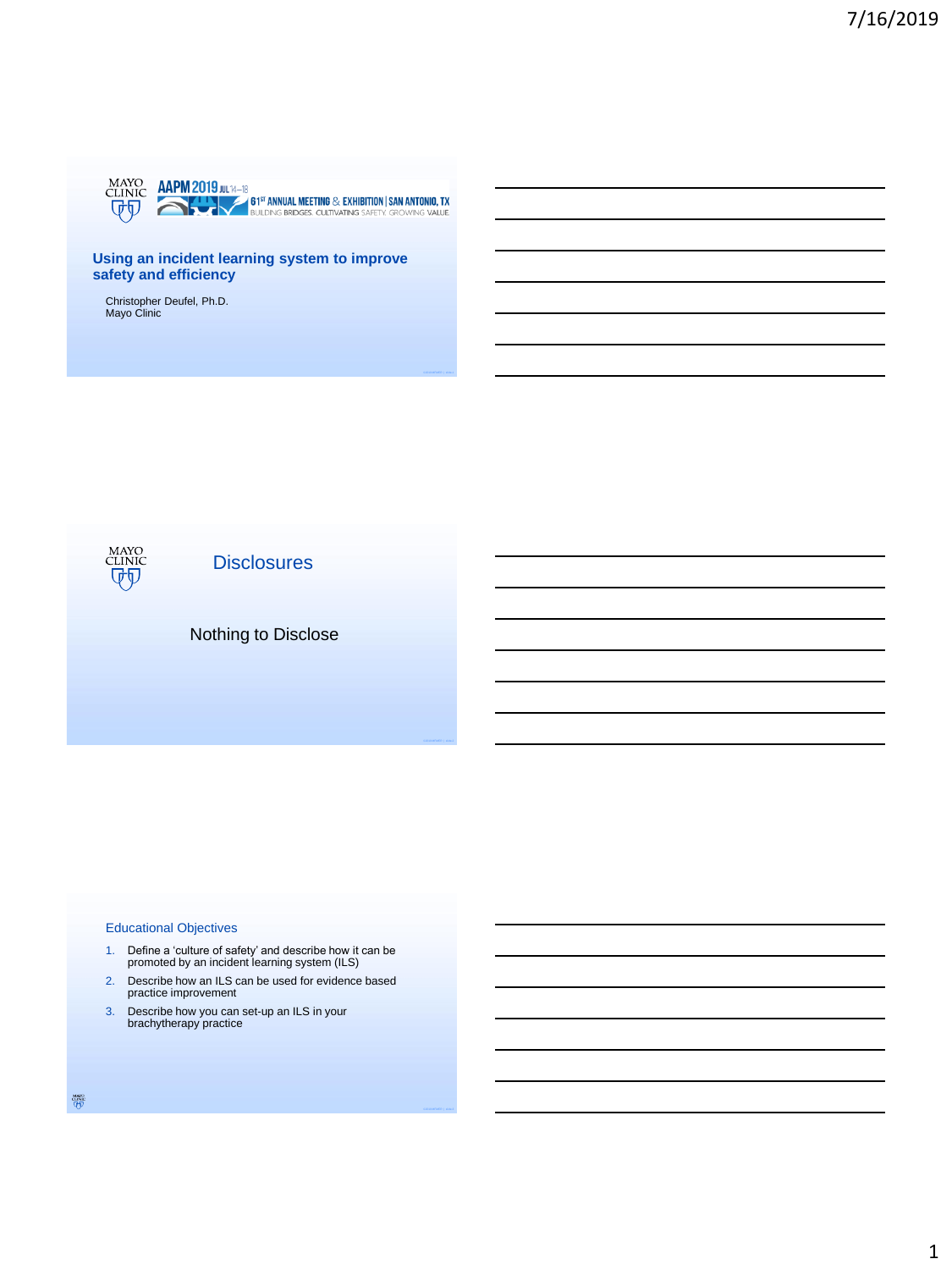





2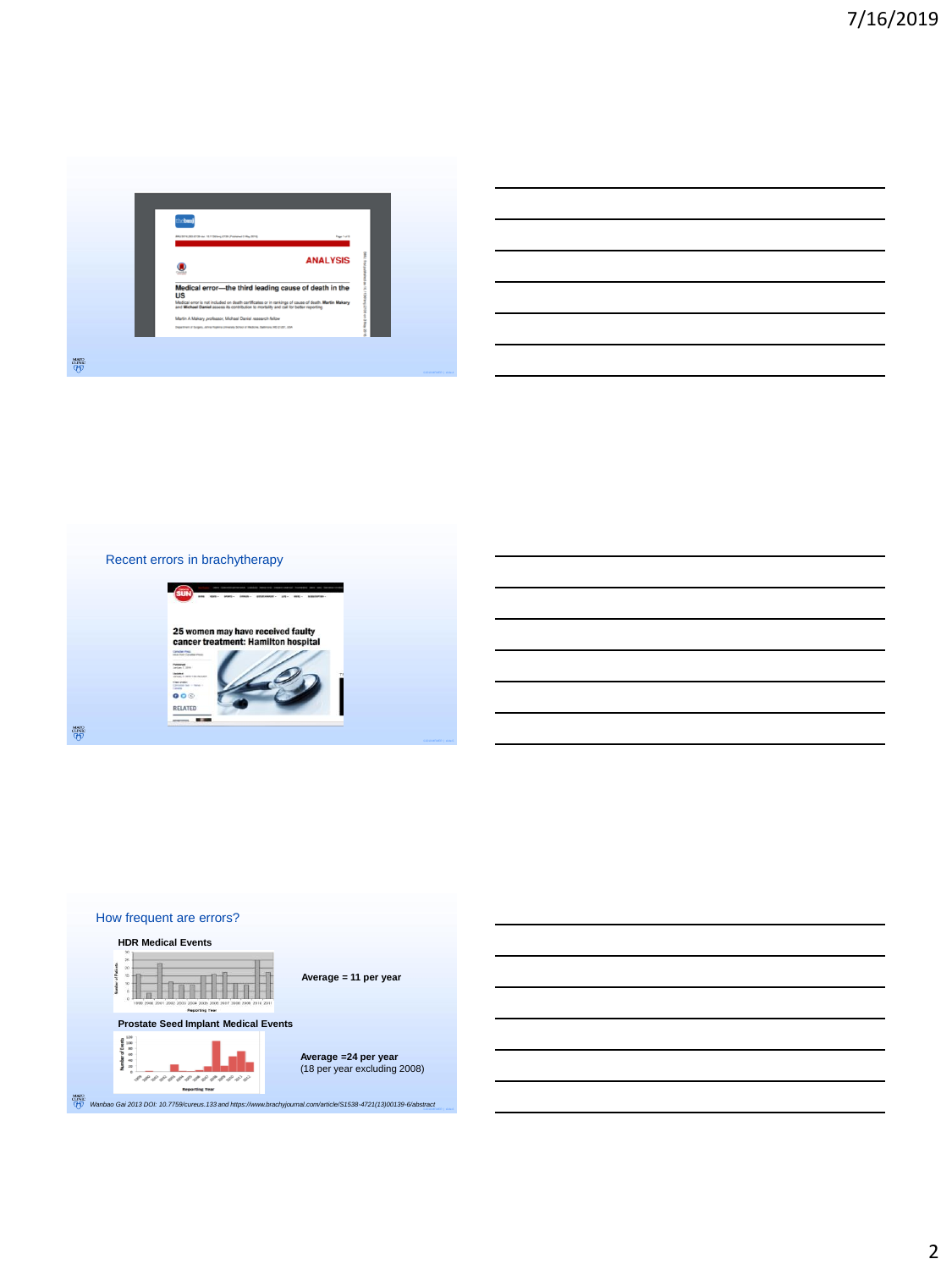#### Serious events have warning signs

"The foundation of incident learning system lies on the realization that incidents do not happen overnight. 'Everything was OK till yesterday and today this occurred'-*it never happens this way!* "

• *Ganesh T*.

*Incident reporting and learning in radiation oncology: Need of the hour.* Journal of Medical Physics. 2014;39(4):203-5. 2014)



鬱

## Getting the little things right …

"If the restaurant can't be bothered to replace the puck in the urinal or keep the toilets and floors clean, then just imagine what their refrigeration and work spaces look like."

• Anthony Bourdain

 $\frac{\text{www}}{\text{cmnc}}$ 

#### Blame Culture vs. Learn Culture

"Learn culture" recognizes that error is a fact of life; it cannot be eliminated but its frequency can be reduced

鬱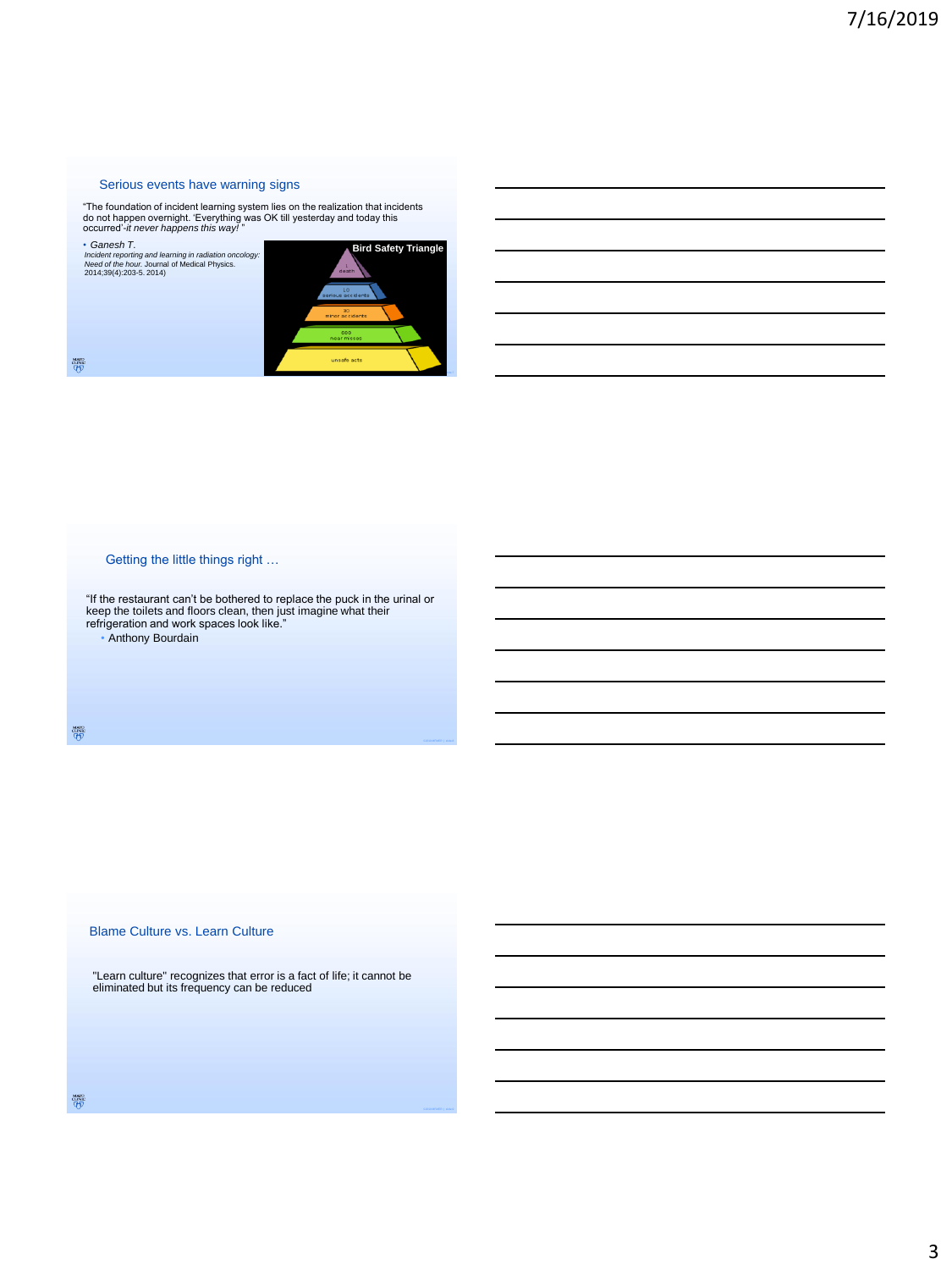









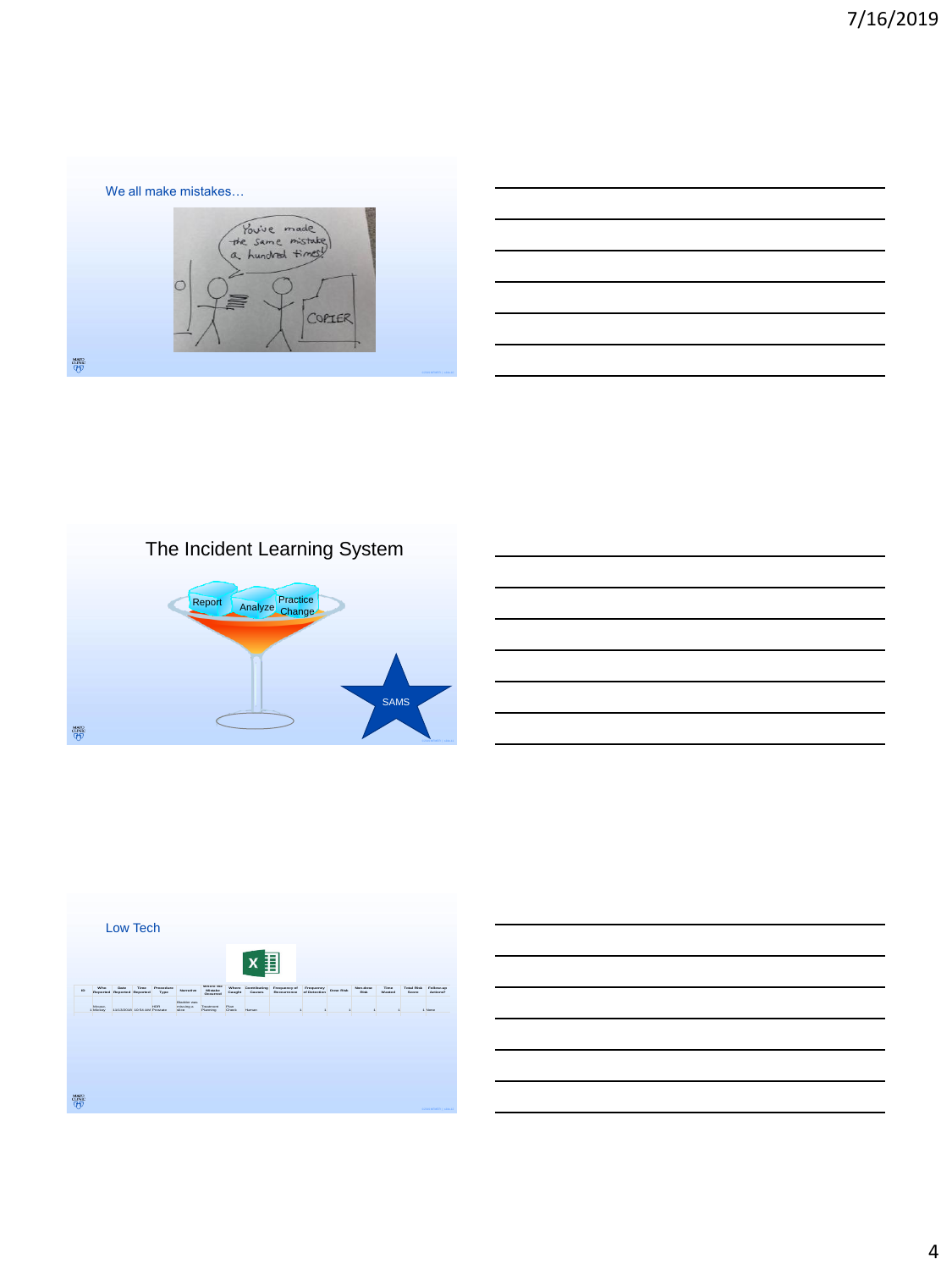| Submission and Follow-up Forms                                         |                                                                                                                                                                                            |
|------------------------------------------------------------------------|--------------------------------------------------------------------------------------------------------------------------------------------------------------------------------------------|
| <b>MAYO CLINK</b><br><b>CHE</b>                                        | scoring Form <sup>for</sup><br>safer healthcare                                                                                                                                            |
| Tuette Parter tester when he instert scored                            |                                                                                                                                                                                            |
| Parties Louis                                                          |                                                                                                                                                                                            |
| <b>E traited Submission Process</b>                                    | Dashboards showing state-of-practice                                                                                                                                                       |
| <b>No. Trainer Roads</b>                                               |                                                                                                                                                                                            |
| Secretary                                                              | ______<br><b><i><u>Property</u></i></b>                                                                                                                                                    |
| harborers an accept a back<br>-<br><b>STATISTICS</b>                   | The currican of insura moves actions much in the current certain<br>to must of find to the sumset paint around to the emission.<br><b>Committee</b><br>personal is the conduct selected up |
| Want to be proven was the recent as<br>=                               |                                                                                                                                                                                            |
| <b>Test of Teaching of collect</b>                                     | 19<br><b>SEAN N</b><br>4.11<br><b>Allenand Allena</b>                                                                                                                                      |
| with sums.<br><b>STATISTICS</b>                                        |                                                                                                                                                                                            |
| <b>Service Corp.</b>                                                   |                                                                                                                                                                                            |
| <b>Tuber Hours III</b>                                                 |                                                                                                                                                                                            |
| household that and a purchase of<br><b>Substitute Sea Print Golden</b> |                                                                                                                                                                                            |
| is senior to the work were when it was<br>pains shown are the change.  | Billymannia Plants<br>There is a them are (There is a Title on The sea in the<br>$-$ 601 $-$ 1.01%                                                                                         |



ILS has been the single most **valuable** investment of time and resources for our practice

 $\frac{\text{MNN}}{\text{QFD}}$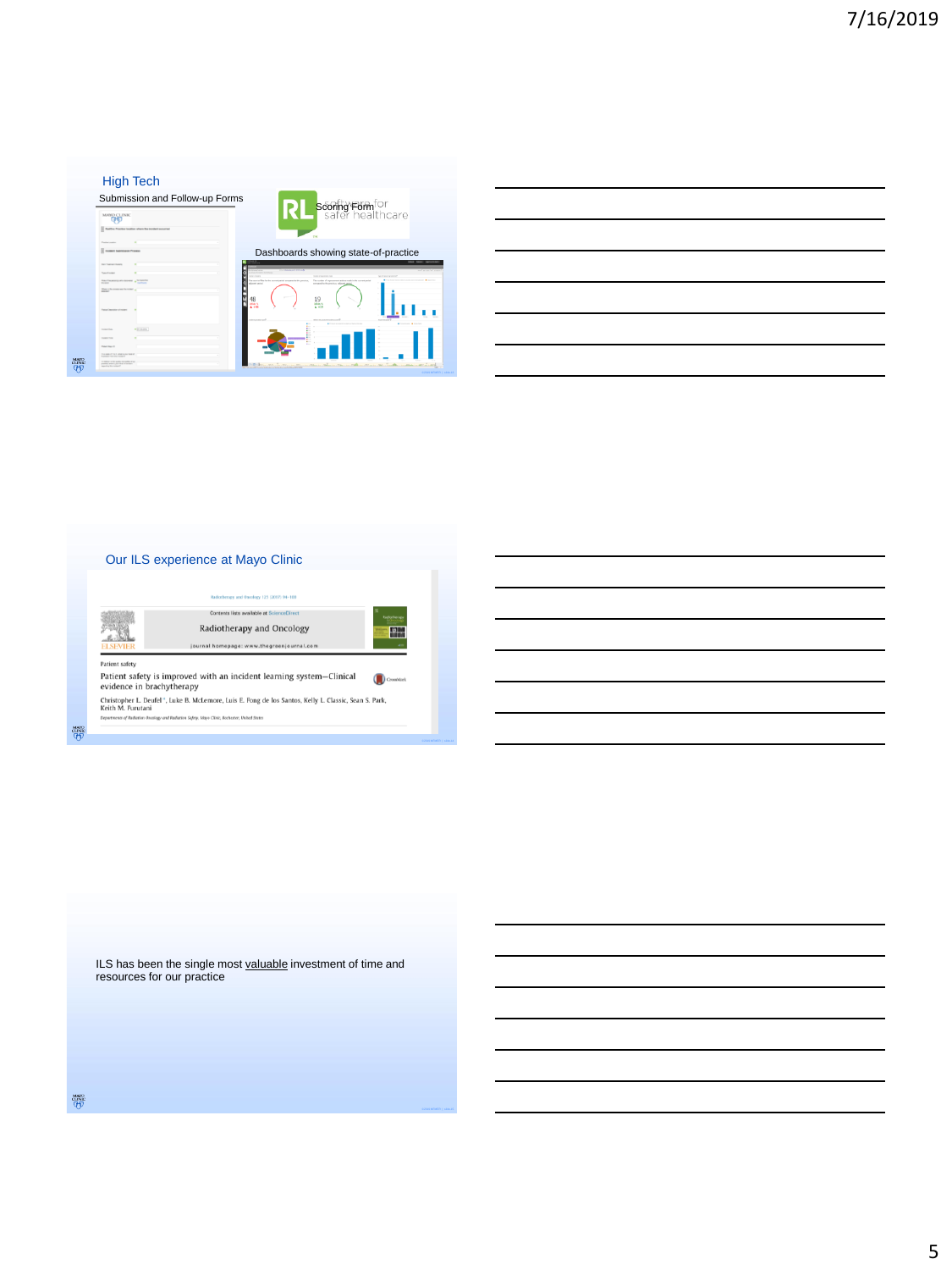| <b>A</b> Hotel<br>dSCP Reporting Form Main Menu for Deufel, Christopher L. (Chris), Ph.D.<br><b>B</b> the core can be<br><b>IF EXER WE WANTED</b><br><b>B</b> restore<br>IT'S ALL ANNUS                                                                  | of this care<br><b>Now 1974</b> , FT was seeke on prints were in                                                                                                                                                                                                                                         |
|----------------------------------------------------------------------------------------------------------------------------------------------------------------------------------------------------------------------------------------------------------|----------------------------------------------------------------------------------------------------------------------------------------------------------------------------------------------------------------------------------------------------------------------------------------------------------|
| <b>Collective Commerce Con-</b><br><b>Service Advisor Print</b><br><b>Building Sergen</b><br><b>Building Ferrards</b><br>٠<br>$\sim$<br>Submission Form<br>dSCP Reporting Form Brachetherapy Practice Volume and Solidy Accuracy Flexibility Efficiency. | श्चि<br><b>Barbaran</b><br><b>Texas</b><br>٠<br>Scoring Form                                                                                                                                                                                                                                             |
| Marineson: Court creaters, costs with<br>$\overline{\phantom{a}}$<br>$\sim$<br><b>Service</b><br>$\sim$                                                                                                                                                  | Norman is Aproved Mour Interesting<br>1. For such if who are other in terms<br>a first in this case of a table building material<br>a forestered<br>I have been trace detailed because<br>a basements.<br>$\frac{1}{2} \left( \frac{1}{2} \right) \left( \frac{1}{2} \right) \left( \frac{1}{2} \right)$ |
| ------<br><b>State Avenue</b><br><b>Contractor</b><br><b>CONTRACTOR</b><br><b>STATISTICS</b><br>$-0.004$<br><b>CONTRACTOR</b><br><b>COLLECT</b><br><b>COMPANY</b><br>a memory<br><b>CONTRACTOR</b>                                                       | <b>Christmas of The company</b><br>A 2 decision in them with<br>a material and state statements or costs<br>A 1990 Follow Mill - Allen Ave., Millerson<br>a 2 setten to such that you may 20 years.<br>at the property is stated that                                                                    |
| <b>Contractor</b><br>The Council Man Carolina Council as the American Council of the<br>a think many company is found<br>-<br>Literature and the count<br>1. No. 9. Transity, Printer, Texas and Con-<br><b><i><u>Property</u></i></b>                   | Understands follows - 1 1 of 2 statements to a statement this area (at the plane<br>a construction of the construction<br>A 10 YEAR OLD MARCH HE WAS CITED FOR<br>a 1-difference operating to a company<br>a 1,000 storage or main contemporary and                                                      |
| a fight come as military<br><b>Service Control</b><br>Bolly bracks the ATA and has the disposed policy was                                                                                                                                               | Archard of the Date Archael Scorting<br>is the product and a rest of the first and the second con-<br>to the process management or some<br>A TANKS consider subsequence of hit list and answers.<br>a Tomath published referenced<br>A 11 MILES COMPANY                                                  |
|                                                                                                                                                                                                                                                          |                                                                                                                                                                                                                                                                                                          |
| The property special control of the second<br>I I do not only only on the first product of the<br>A 17 Year country extractors a state change.<br>LA PORTABLE CORP. CANADA A TOLICO PRODUCT TRANSPORTATION                                               | cardinal stress future forests.<br>A 1-year-old a more over a set who was the warranty when a red<br>A CARD CARD CARD CARD CARD CARD CARD<br>a transfer to the air. We don't to the sender structure you.<br>a Turnitis and instruments offer<br>A 110 MARCH PRICE AND LODGED AT 10 MARCH 2122           |
| a transport and the control of the control<br><b>STATISTICS</b><br><b>REPORTED A STATE</b>                                                                                                                                                               | limit as former from thomas.<br>1. Canada e de solo a militar rus das Orientas<br>A FURNISH O RESERVE A DIRECTOR RELEASED.<br>A T-another and many in another crash flat a result.<br>a 1-year-old as detective or marketings than 2-year-<br>at 1 december 2010                                         |

| <u> 1989 - Johann Barn, amerikan bernama di sebagai bernama di sebagai bernama di sebagai bernama di sebagai bern</u> |  |                                                                                                                        |
|-----------------------------------------------------------------------------------------------------------------------|--|------------------------------------------------------------------------------------------------------------------------|
|                                                                                                                       |  |                                                                                                                        |
| the control of the control of the control of the control of                                                           |  | <u> London a long a long and a long a long and a long and a long and a long and a long and a long and a long and a</u> |
| <u> 1989 - Johann Stoff, deutscher Stoff, der Stoff, der Stoff, der Stoff, der Stoff, der Stoff, der Stoff, der S</u> |  |                                                                                                                        |
| <u> 1989 - Johann Barn, mars ann an t-Amhainn an t-Amhainn an t-Amhainn an t-Amhainn an t-Amhainn an t-Amhainn an</u> |  |                                                                                                                        |
|                                                                                                                       |  |                                                                                                                        |

## Safety Culture

- Emphasis on reporting all deviations from standard operating procedure
- Open meeting each week for review, scoring, discussion
- Regular process improvement based on evidence

 $\frac{\text{MAVO}}{\text{CHNAC}}$ 



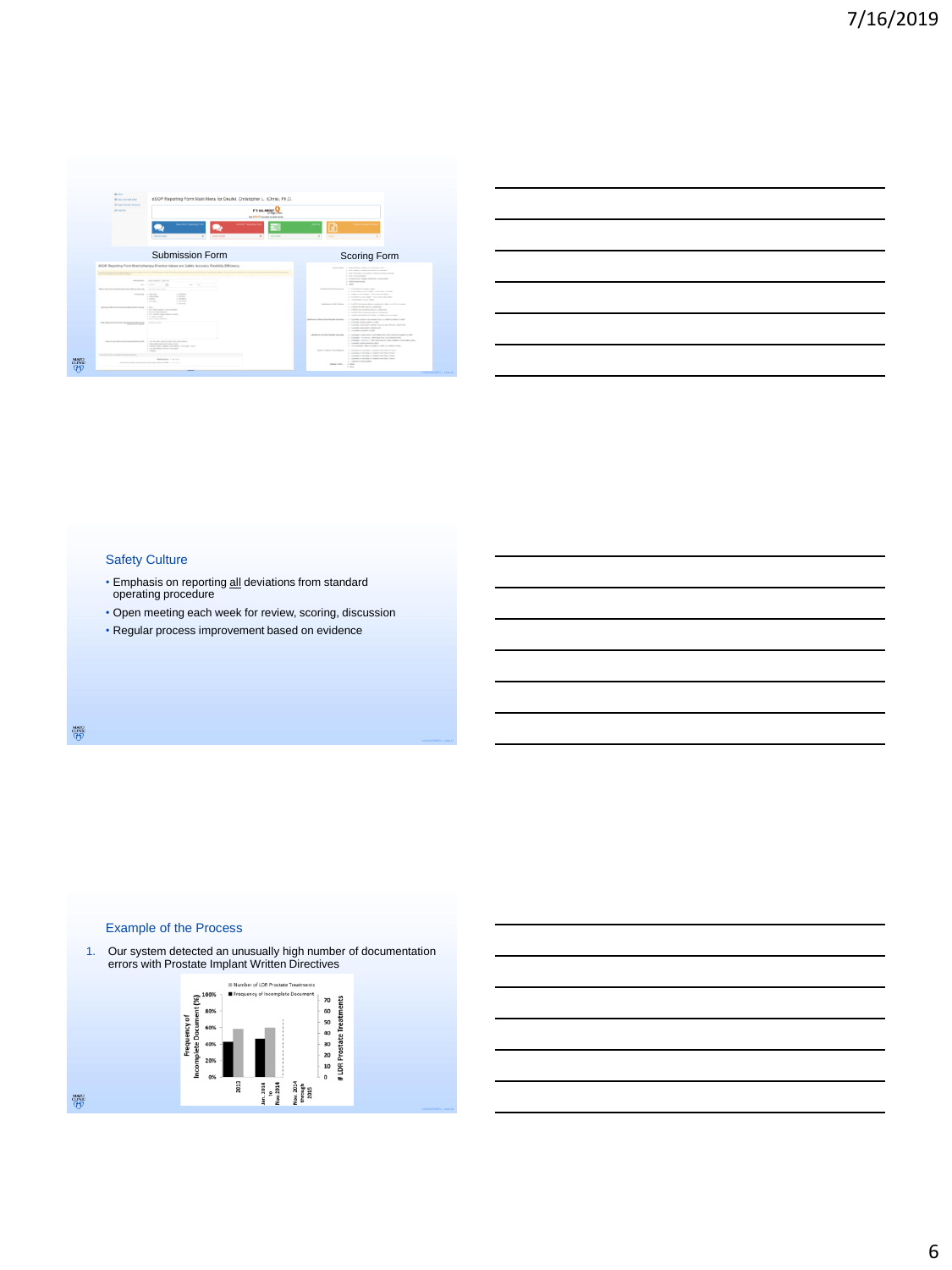## Example of the Process (cont.)

2. We analyzed the data to assess types of mistakes



|                                                                                                                        | the control of the control of the control of the control of the control of the control of the control of the control of the control of the control of the control of the control of the control of the control of the control |  |  |
|------------------------------------------------------------------------------------------------------------------------|-------------------------------------------------------------------------------------------------------------------------------------------------------------------------------------------------------------------------------|--|--|
|                                                                                                                        |                                                                                                                                                                                                                               |  |  |
| <u> 1989 - Johann Stoff, deutscher Stoffen und der Stoffen und der Stoffen und der Stoffen und der Stoffen und der</u> |                                                                                                                                                                                                                               |  |  |
|                                                                                                                        |                                                                                                                                                                                                                               |  |  |
|                                                                                                                        |                                                                                                                                                                                                                               |  |  |
|                                                                                                                        |                                                                                                                                                                                                                               |  |  |
|                                                                                                                        |                                                                                                                                                                                                                               |  |  |
|                                                                                                                        |                                                                                                                                                                                                                               |  |  |
|                                                                                                                        |                                                                                                                                                                                                                               |  |  |
|                                                                                                                        |                                                                                                                                                                                                                               |  |  |
|                                                                                                                        |                                                                                                                                                                                                                               |  |  |

## Example of the Process (cont.)







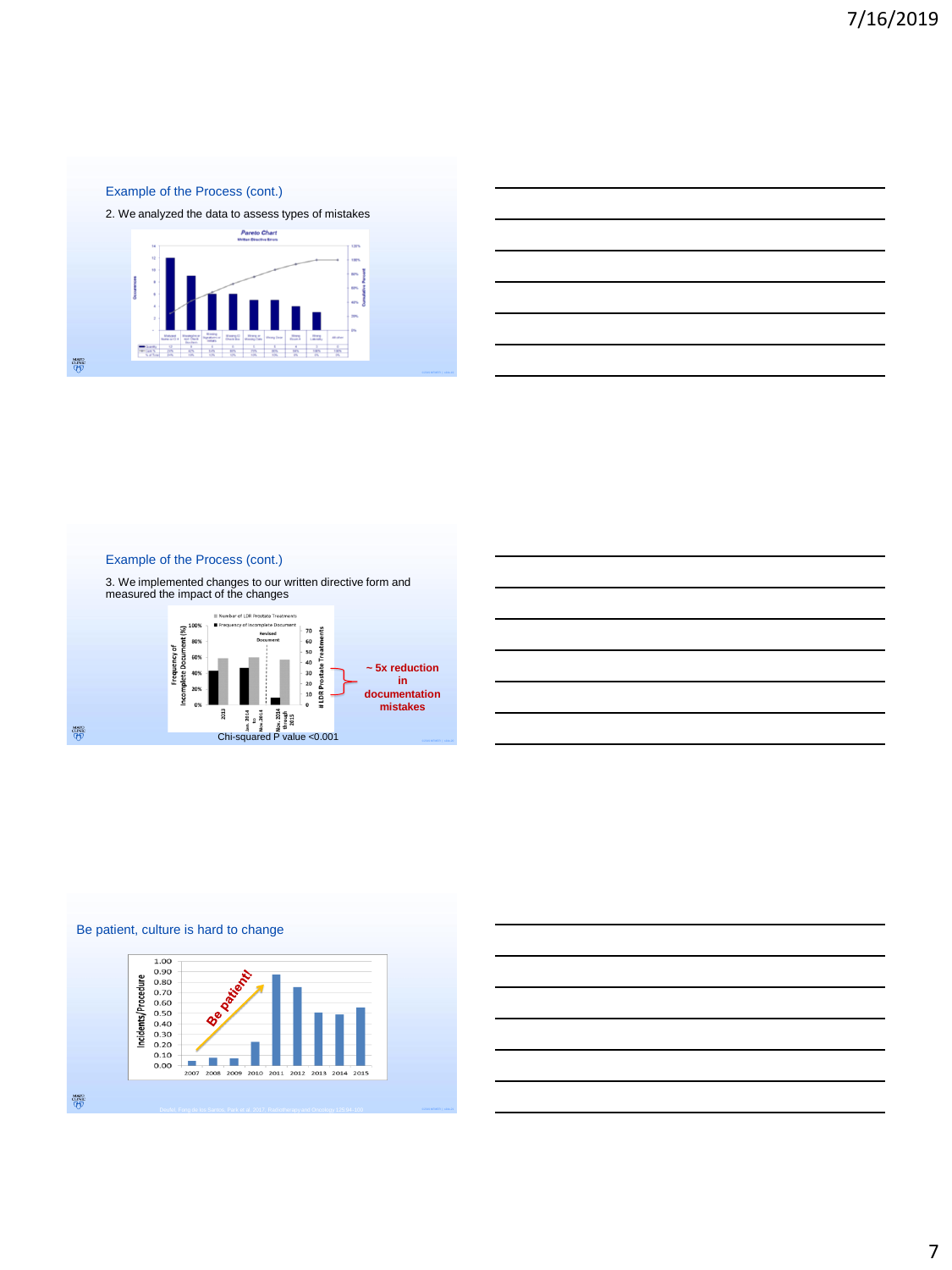What happens after years of using an evidence based approach?







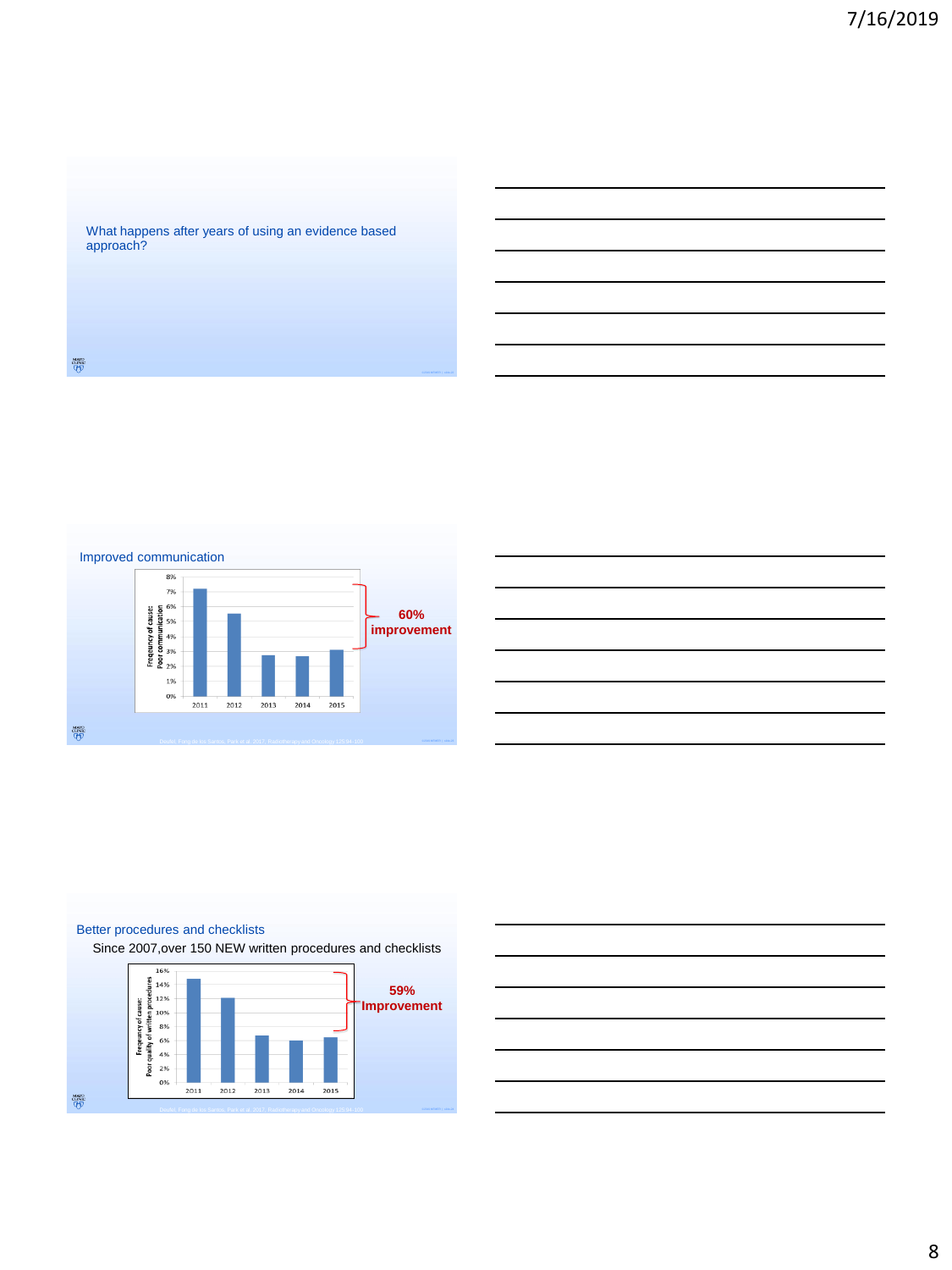

|                                                                                                                                                                                                                               |  | <u> 1989 - Johann Barn, amerikan bernama di sebagai bernama di sebagai bernama di sebagai bernama di sebagai bern</u> |
|-------------------------------------------------------------------------------------------------------------------------------------------------------------------------------------------------------------------------------|--|-----------------------------------------------------------------------------------------------------------------------|
|                                                                                                                                                                                                                               |  |                                                                                                                       |
| the control of the control of the control of the control of the control of the control of the control of the control of the control of the control of the control of the control of the control of the control of the control |  |                                                                                                                       |
|                                                                                                                                                                                                                               |  | <u> 1989 - Jan Salaman Salaman (j. 1989)</u>                                                                          |
|                                                                                                                                                                                                                               |  |                                                                                                                       |
|                                                                                                                                                                                                                               |  |                                                                                                                       |

Risk profile shifts from high risk mistakes to low risk mistakes



| <u> 1989 - Johann Barn, mars ann an t-Amhain ann an t-Amhain ann an t-Amhain ann an t-Amhain an t-Amhain ann an t-</u> |  |  |
|------------------------------------------------------------------------------------------------------------------------|--|--|
| <u> 1989 - Johann Barn, mars ann an t-Amhain ann an t-Amhain ann an t-Amhain ann an t-Amhain an t-Amhain ann an t-</u> |  |  |
| <u> 1989 - Johann Barn, mars ann an t-Amhain ann an t-Amhain ann an t-Amhain ann an t-Amhain an t-Amhain ann an t-</u> |  |  |
| <u> 1989 - Johann Barn, amerikan berkemanan bahasa di bahasa di bahasa di bahasa di bahasa di bahasa di bahasa d</u>   |  |  |
| <u> 1989 - Johann Barn, mars ann an t-Amhain ann an t-Amhain ann an t-Amhain ann an t-Amhain an t-Amhain ann an t-</u> |  |  |
| <u> 1989 - Andrea Andrew Maria (h. 1989).</u>                                                                          |  |  |
|                                                                                                                        |  |  |

## How can you set-up an ILS?

- 1. Draft your teammates
- 2. Build a reporting form and a followup/scoring form
- 3. Establish a workflow for managing reports and follow-up

 $\frac{\text{MAV}}{\text{QFD}}$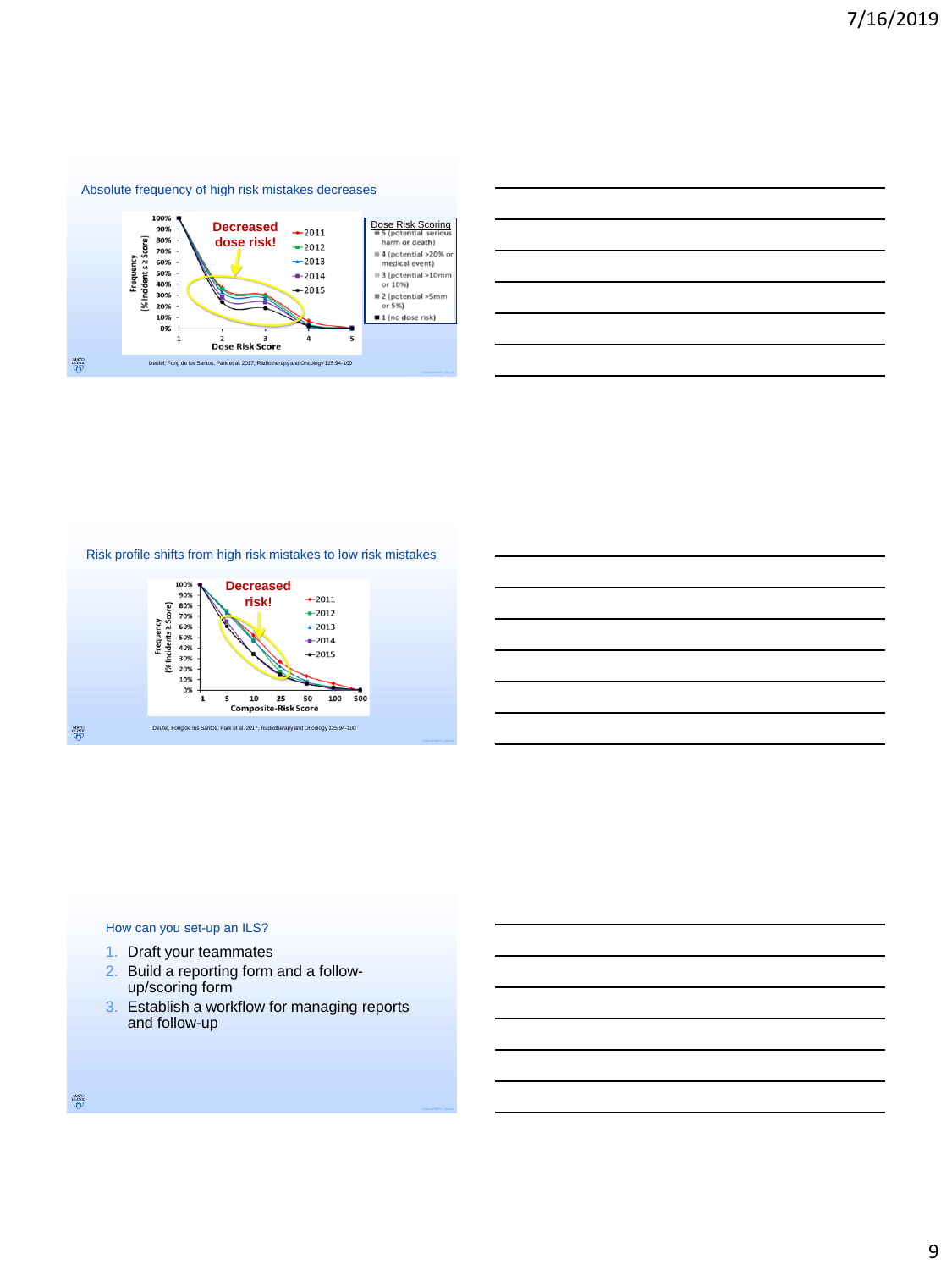#### Allocate resources

- •Submissions
- •Follow-up scoring/Prioritization
- •Analysis
- •Actions

## **Challenges**

- •You have a small clinic and no anonymity
- •ILS is used as a personal improvement system
- •We are a busy clinic and the ILS sounds like more work

 $\frac{\text{www}}{\text{cmnc}}$ 

## National systems

## • ROILS, NRC

- Ability to group data to learn
	- Best for most severe errors
	- Less useful for rooting out minor mistakes or inefficiencies that are particular to a process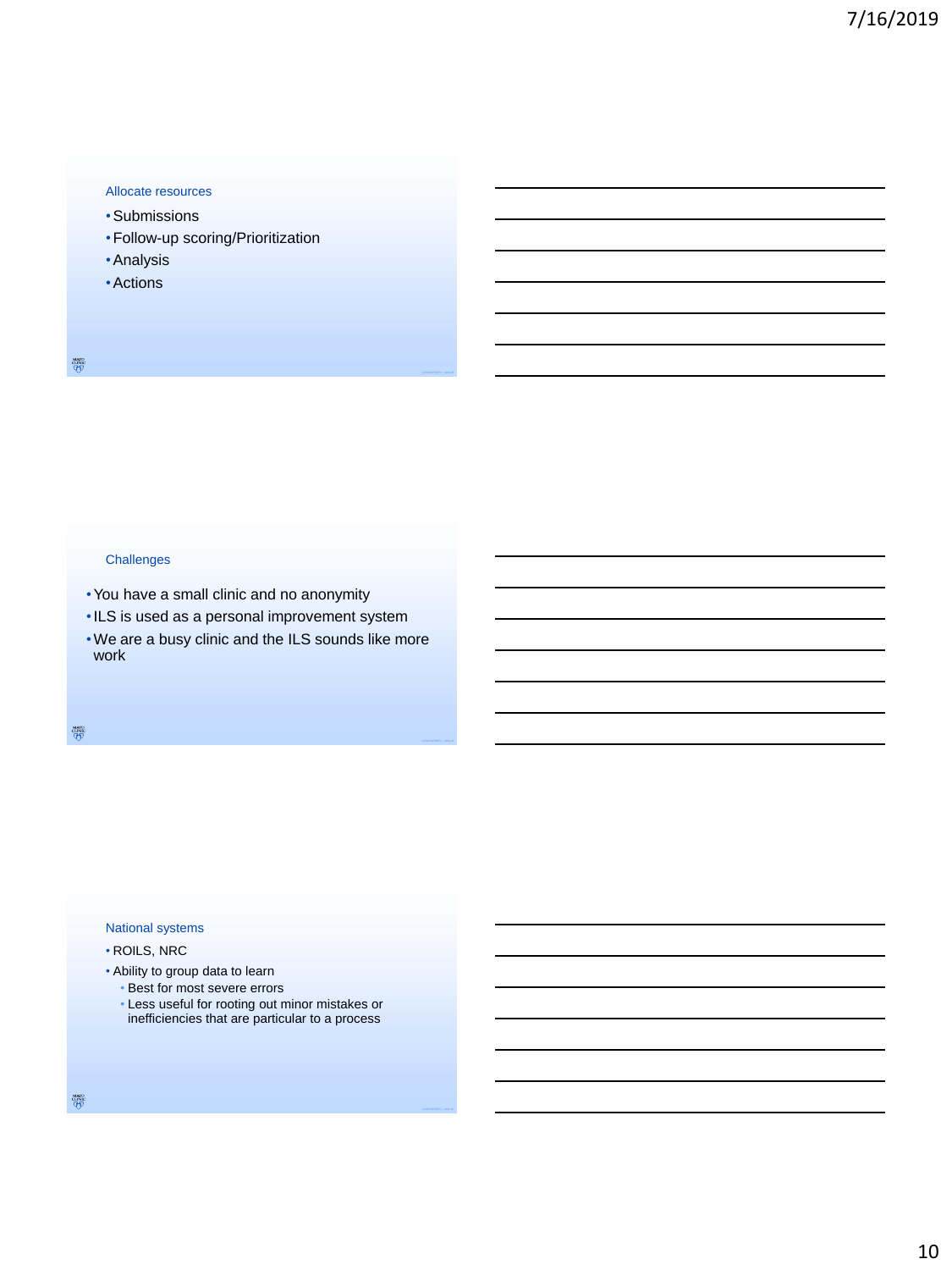#### **Conclusions**

- 1. ILS helps reduce probability or severity of future incidents
- 2. Requires culture of safety—people need to feel comfortable speaking up
- 3. Reporting matters little if we don't investigate or analyze results
- 4. Important for staff to know reports are acted upon

鬱

#### References

<u>[Deufel CL](https://www.ncbi.nlm.nih.gov/pubmed/?term=Deufel%20CL%5bAuthor%5d&cauthor=true&cauthor_uid=28823406)</u>1, <u>[McLemore LB](https://www.ncbi.nlm.nih.gov/pubmed/?term=McLemore%20LB%5bAuthor%5d&cauthor=true&cauthor_uid=28823406)</u>2, <u>[de Los Santos LEF](https://www.ncbi.nlm.nih.gov/pubmed/?term=Classic%20KL%5bAuthor%5d&cauthor=true&cauthor_uid=28823406)</u>2, <u>Classic</u><br><u>KL</u>2, [Park SS](https://www.ncbi.nlm.nih.gov/pubmed/?term=Park%20SS%5bAuthor%5d&cauthor=true&cauthor_uid=28823406)<sup>2</sup>, F<u>urutani KM</u>?. [Radiother](https://www.ncbi.nlm.nih.gov/pubmed/28823406) Oncol. **Patient safety is**<br>improved with an incident learning system-Clinical evidence **in brachytherapy.**

2017 Oct;125(1):94-100. doi: 10.1016/j.radonc.2017.07.032.

MANO<br>UNIX<br>UPIJ

## Synopsis

Incident learning systems have strong track record of reducing risk<br>in the airline and nuclear power industries, and recently there is<br>evidence that that a well-organized system improves safety in<br>radiation oncology. An ef